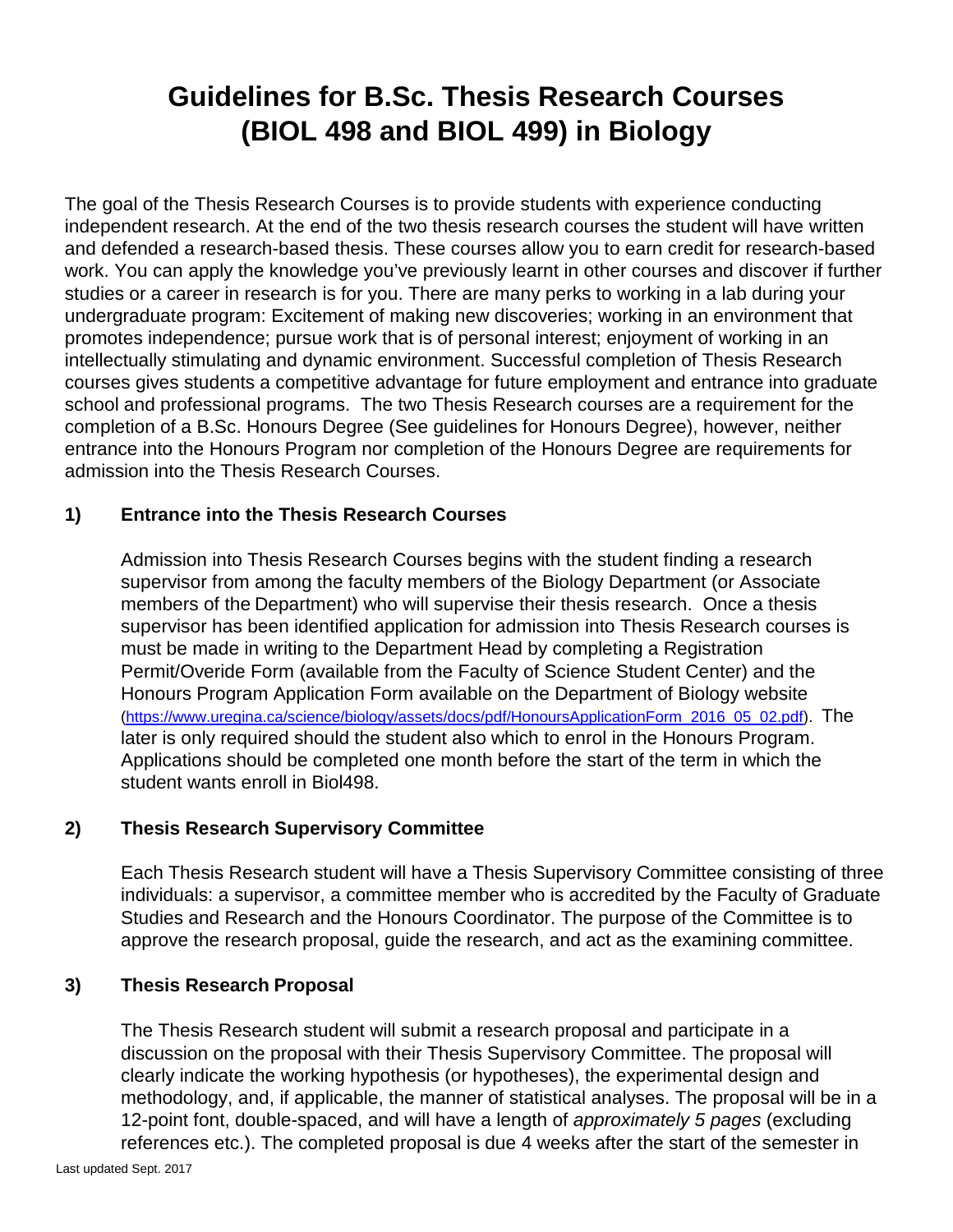which the student is registered in BIOL 498, with the proposal meeting to occur within the 2- 3 weeks that follow. The proposal meeting may involve the student providing a brief oral presentation (5-10 minutes) of the proposed research followed by an informal discussion and question period with the Thesis Supervisory committee. Importantly, there is no grade assigned to the Research Proposal or Meeting; it is an opportunity for a Student to meet their Supervisory committee, and obtain experience presenting and discussing their research and to obtain feeding back on their research. The proposal meeting is typically 45-60 min in duration.

## **4) Thesis Document**

In the second semester of the Thesis Research (BIOL 499) students will complete their research and write their thesis. The thesis should be formatted similar to that of M.Sc. or Ph.D. theses. See the web- site of the Faculty of Graduate and Research for thesis format details [\(https://www.uregina.ca/gradstudies/thesis-defense/thesis/thesis-procedures/guide](https://www.uregina.ca/gradstudies/thesis-defense/thesis/thesis-procedures/guide-thesis-preparation.html)[thesis-preparation.html\)](https://www.uregina.ca/gradstudies/thesis-defense/thesis/thesis-procedures/guide-thesis-preparation.html). Copies of Undergraduate Theses from previous years are available in the Biology Office for viewing and can be used as guides for length, structure and formatting. Figures and tables should have appropriate legends and titles and be inserted immediately after the location in which they are first mentioned in the text. The Literature Cited section should be modelled on the format of a reputable journal in the sub-discipline.

The deadline for the submission of the final thesis to the entire thesis committee is the last day classes of the term the student is enrolled in BIOL 499. A draft of the thesis must be submitted to the Thesis Supervisor and Honours Coordinator 14 days prior to the last day of classes.

## **5) Thesis Examination**

There will be an oral examination of the Thesis Research Student on their written thesis and research project by the supervisory committee. The student will provide the committee with their completed thesis on the final day of classes, with the oral examination to normally take place in the final examination period. A thesis can be submitted and defended earlier than these dates if so desired.

The oral examination will begin with a brief (10 - 15 minutes) presentation by the student summarizing the research, followed by questions by the supervisory committee. Defenses typically are 1.5 hours in duration. Typically, there will be minor revisions to the thesis as a result of the defense; thus there is no need to have the thesis bound at this point

# **6) Submission of Final Copy**

Two final copies of the thesis (incorporating the minor revisions resulting from the defense) will be submitted to the Department of Biology (one copy for the Department, and one copy for the supervisor). The final copies should be bound in an inexpensive softcover format (e.g., "Cerlox"). Binding (and duplicating) may be done at Printing Services at the University, or off-campus. The student should also retain a copy of the final version of the thesis. Final copies will be submitted in the semester in which the student has registered for BIOL 499.

# **7) Credits/Grading**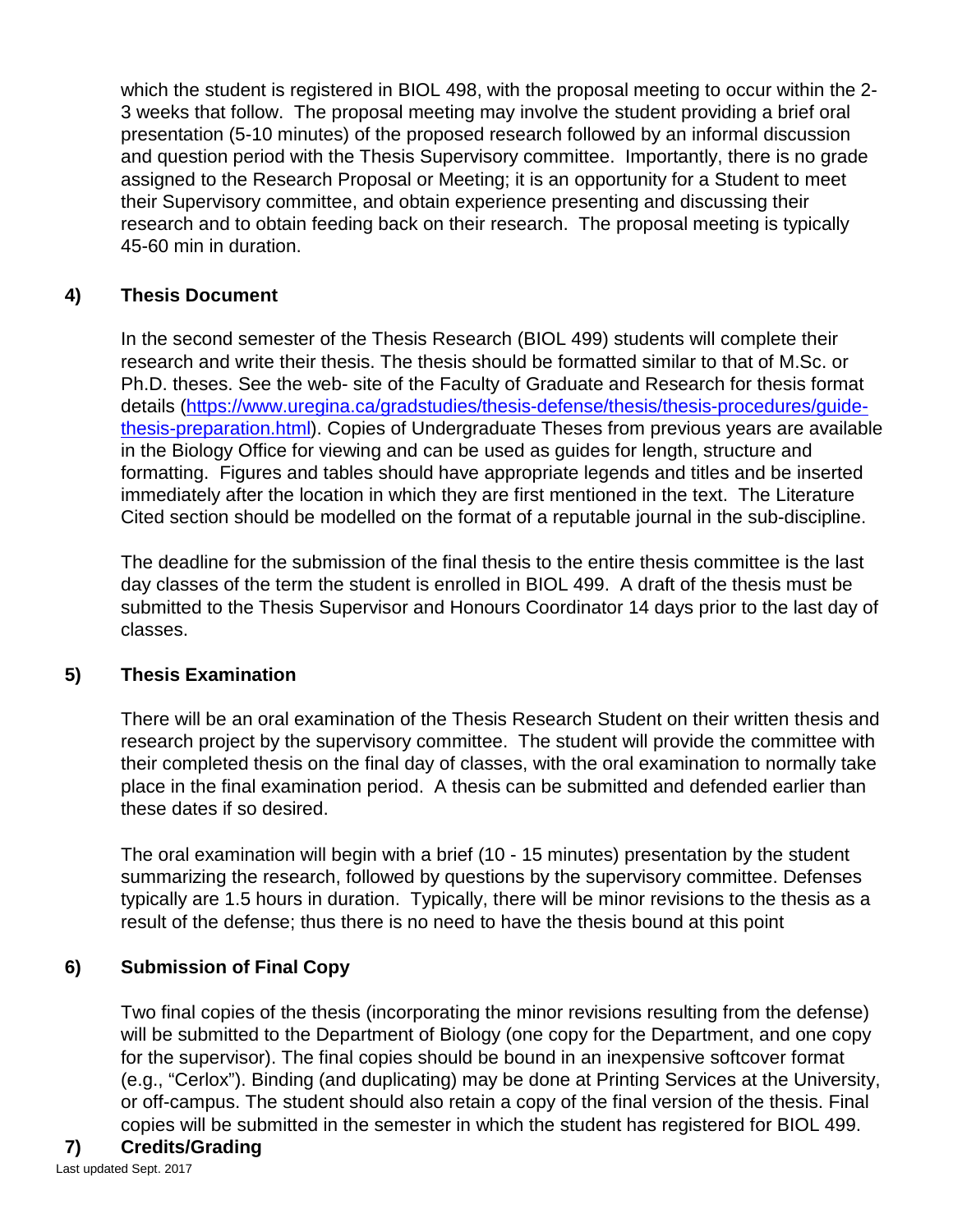Six credits are allocated to the research and the thesis. Students will enroll in BIOL 498 (Thesis Research I) and BIOL 499 (Thesis Research II). The grade for the courses will be determined by the Supervisory Committee, based upon the quality of the written thesis, oral presentation, and performance during oral defense, and the student's engagement in the scientific process. It is important to note actual science is often full of pitfalls and a good grade is not dependent upon the generation of positive data. The quality of the written thesis has the greatest impact on the student's grades. Students will be assigned the same grade for both BIOL 498 and 499. A grade of "incomplete" will initially be assigned for BIOL 498 until completion of BIOL 499 and the final grade is assigned to both courses.

## **8) Off-Campus Honours Research**

All students who intend to carry out their research off-campus under the supervision of an external (to the UofR) scientist will establish an Honours Research Supervisory Committee, consisting of the external supervisor, departmental co-supervisor, departmental faculty member and Honors Coordinator. The second faculty member will have direct contact with the scientist who supervised the research, and will help supervise the writing of the thesis.

## **9) Schedule and Time-lines**

The following tables includes firm due dates and general guidelines for the nature and scheduling of work to be undertaken by student assuming BIOL 498 and BIOL 499 are taken in consecutive terms.

| THESIS RESEARCH I – BIOL498: Fall 2017 example    |                                                               |  |  |  |  |
|---------------------------------------------------|---------------------------------------------------------------|--|--|--|--|
| Data                                              | <b>Product or Activity</b>                                    |  |  |  |  |
| First week of classes                             | Meet with Honours Coordinator                                 |  |  |  |  |
|                                                   | <b>Establish Supervisory Committee</b><br>$\bullet$           |  |  |  |  |
| <b>October 4, 2017</b>                            | Submission of the completed research proposal to<br>$\bullet$ |  |  |  |  |
| (4 weeks after $1st$ day of classes)              | supervisory committee                                         |  |  |  |  |
|                                                   |                                                               |  |  |  |  |
| October $11 - 25$ (Week $5 - 7$ )                 | <b>Proposal meeting</b>                                       |  |  |  |  |
|                                                   |                                                               |  |  |  |  |
| THESIS RESEARCH II - BIOL499: Winter 2018 example |                                                               |  |  |  |  |
|                                                   |                                                               |  |  |  |  |
| <b>Date</b>                                       | <b>Activity</b>                                               |  |  |  |  |
| March 30, 2018                                    | Submit completed thesis draft to Supervisor and               |  |  |  |  |
| Two weeks before final day of                     | <b>Honours Coordinator</b>                                    |  |  |  |  |
| classes                                           |                                                               |  |  |  |  |
| April 13, 2018                                    | Submit final thesis document to Thesis Supervisory            |  |  |  |  |
| Last Day of Classes                               | Committee                                                     |  |  |  |  |
| April 17 - 30, 2018                               | Thesis defense                                                |  |  |  |  |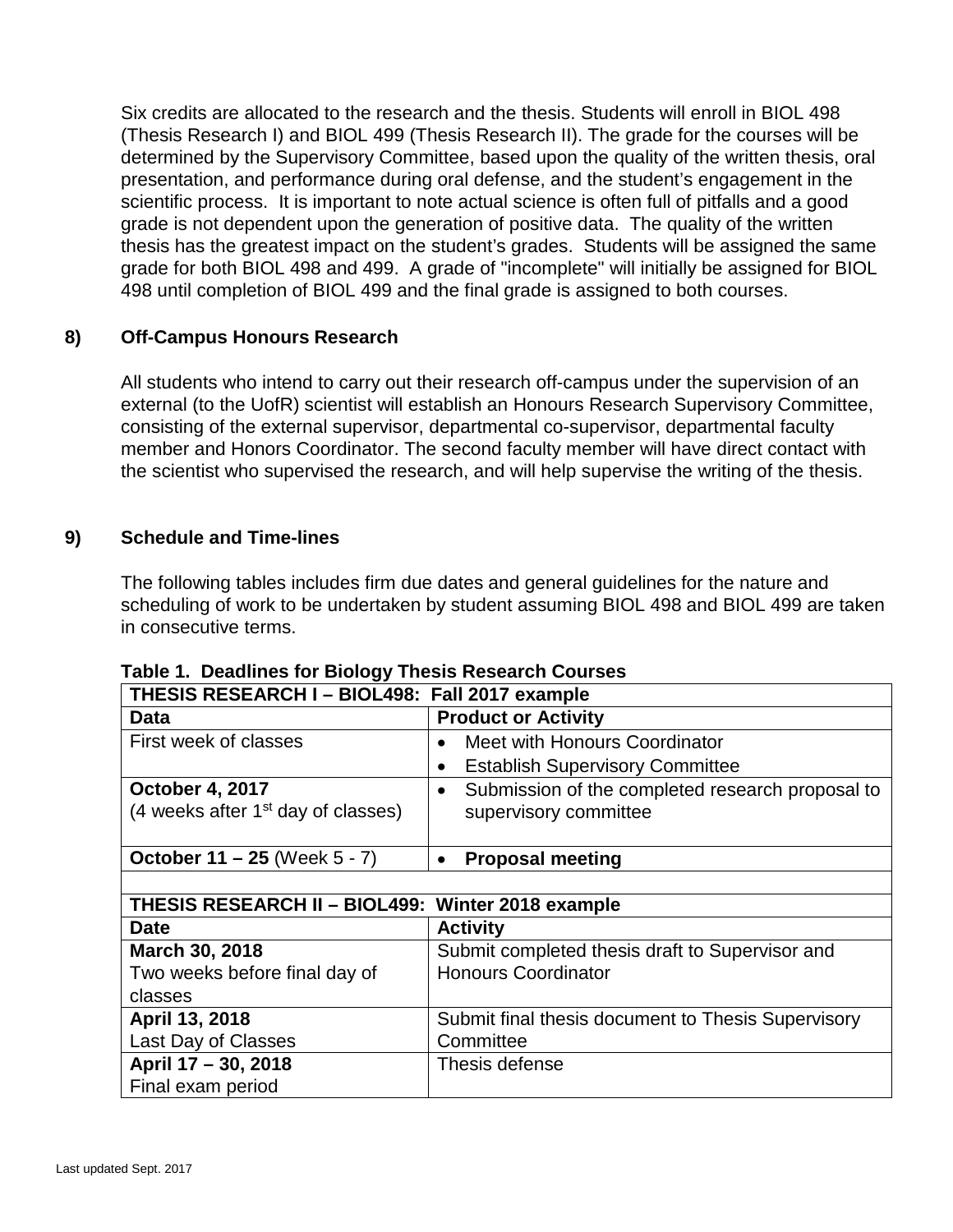**Table 2: Schedule and timelines for progression through Biology Thesis Research courses.** 

|                                                   | THESIS RESEARCH I - BIOL498: Fall term example                     |                                                         |  |  |  |  |  |
|---------------------------------------------------|--------------------------------------------------------------------|---------------------------------------------------------|--|--|--|--|--|
| <b>Date</b>                                       | <b>Activity</b>                                                    |                                                         |  |  |  |  |  |
| First week of classes                             | Meet with Honours Coordinator                                      |                                                         |  |  |  |  |  |
| First 4 weeks                                     | Establish thesis supervisory committee                             |                                                         |  |  |  |  |  |
|                                                   | Review of pertinent literature, establishment of purpose of        |                                                         |  |  |  |  |  |
|                                                   | thesis and methods to be employed.                                 |                                                         |  |  |  |  |  |
|                                                   | Writing of the research proposal.<br>$\bullet$                     |                                                         |  |  |  |  |  |
|                                                   | Submission of the completed research proposal 4 weeks<br>$\bullet$ |                                                         |  |  |  |  |  |
|                                                   | after the first day of classes for Fall or Winter terms (2         |                                                         |  |  |  |  |  |
|                                                   | weeks for Spring or Summer terms)                                  |                                                         |  |  |  |  |  |
| Week 5                                            | Schedule proposal meeting                                          |                                                         |  |  |  |  |  |
|                                                   |                                                                    |                                                         |  |  |  |  |  |
| Week 6 or 7                                       | <b>Proposal meeting</b>                                            |                                                         |  |  |  |  |  |
|                                                   |                                                                    |                                                         |  |  |  |  |  |
| Remainder of first term                           | Conduct research                                                   |                                                         |  |  |  |  |  |
|                                                   | Continue reading pertinent literature                              |                                                         |  |  |  |  |  |
|                                                   | Commence writing (e.g. Introduction, methods etc)                  |                                                         |  |  |  |  |  |
|                                                   | Analyze data and prepare figures and tables as the data are        |                                                         |  |  |  |  |  |
|                                                   | generated                                                          |                                                         |  |  |  |  |  |
| THESIS RESEARCH II - BIOL499: Winter term example |                                                                    |                                                         |  |  |  |  |  |
|                                                   |                                                                    |                                                         |  |  |  |  |  |
|                                                   |                                                                    |                                                         |  |  |  |  |  |
| <b>Date</b>                                       | <b>Activity</b>                                                    |                                                         |  |  |  |  |  |
| First $4 - 6$ weeks                               | Continuation of research and data collection<br>O                  |                                                         |  |  |  |  |  |
| (Jan. to mid-Feb.)                                | mid-February                                                       | Research and data collection should be completed by     |  |  |  |  |  |
|                                                   | Commence data analyses, and figure and table generation            |                                                         |  |  |  |  |  |
|                                                   | Writing of the materials and methods                               |                                                         |  |  |  |  |  |
|                                                   |                                                                    |                                                         |  |  |  |  |  |
| Weeks 7-8                                         | Completion of data analyses                                        |                                                         |  |  |  |  |  |
| (Mid-Feb. to Mar.)                                | Writing of the thesis results section                              |                                                         |  |  |  |  |  |
|                                                   |                                                                    |                                                         |  |  |  |  |  |
| <b>Weeks 9 -10</b>                                | Writing of the thesis discussion                                   |                                                         |  |  |  |  |  |
|                                                   | Finalizing the thesis package                                      |                                                         |  |  |  |  |  |
|                                                   | $\circ$                                                            | The small details associated with preparation of the    |  |  |  |  |  |
|                                                   |                                                                    | final thesis document always take much longer than      |  |  |  |  |  |
|                                                   | students anticipate                                                |                                                         |  |  |  |  |  |
| Two weeks before final                            |                                                                    |                                                         |  |  |  |  |  |
| day of classes                                    | <b>Coordinator</b>                                                 | Submit completed thesis draft to Supervisor and Honours |  |  |  |  |  |
| Last day of classes                               | <b>Submit final thesis document to Thesis Supervisory</b>          |                                                         |  |  |  |  |  |
|                                                   | <b>Committee</b>                                                   |                                                         |  |  |  |  |  |